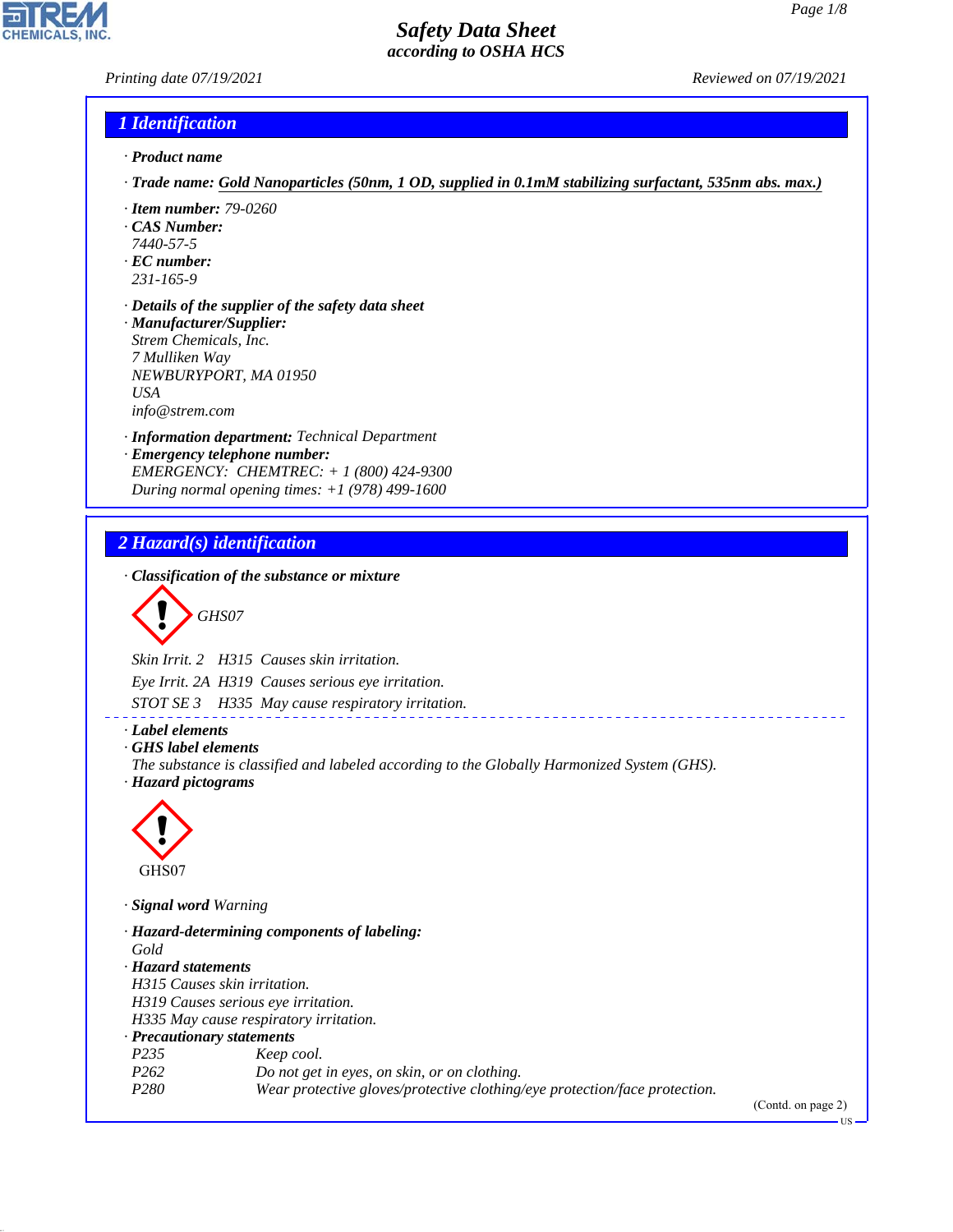*Printing date 07/19/2021 Reviewed on 07/19/2021*



*· vPvB: Not applicable.*

#### *3 Composition/information on ingredients*

- *· Chemical characterization: Substances*
- *· CAS No. Description 7440-57-5 Gold*
- *· Identification number(s)*
- *· EC number: 231-165-9*

# *4 First-aid measures*

- *· Description of first aid measures*
- *· After inhalation: In case of unconsciousness place patient stably in side position for transportation.*
- *· After skin contact: Immediately wash with water and soap and rinse thoroughly.*
- *· After eye contact: Rinse opened eye for several minutes under running water. If symptoms persist, consult a doctor.*
- *· After swallowing: If symptoms persist consult doctor.*
- *· Information for doctor:*
- *· Most important symptoms and effects, both acute and delayed No further relevant information available.*
- *· Indication of any immediate medical attention and special treatment needed No further relevant information available.*

## *5 Fire-fighting measures*

*· Extinguishing media*

44.1.1

- *· Suitable extinguishing agents: Use fire fighting measures that suit the environment.*
- *· Special hazards arising from the substance or mixture No further relevant information available.*

(Contd. on page 3)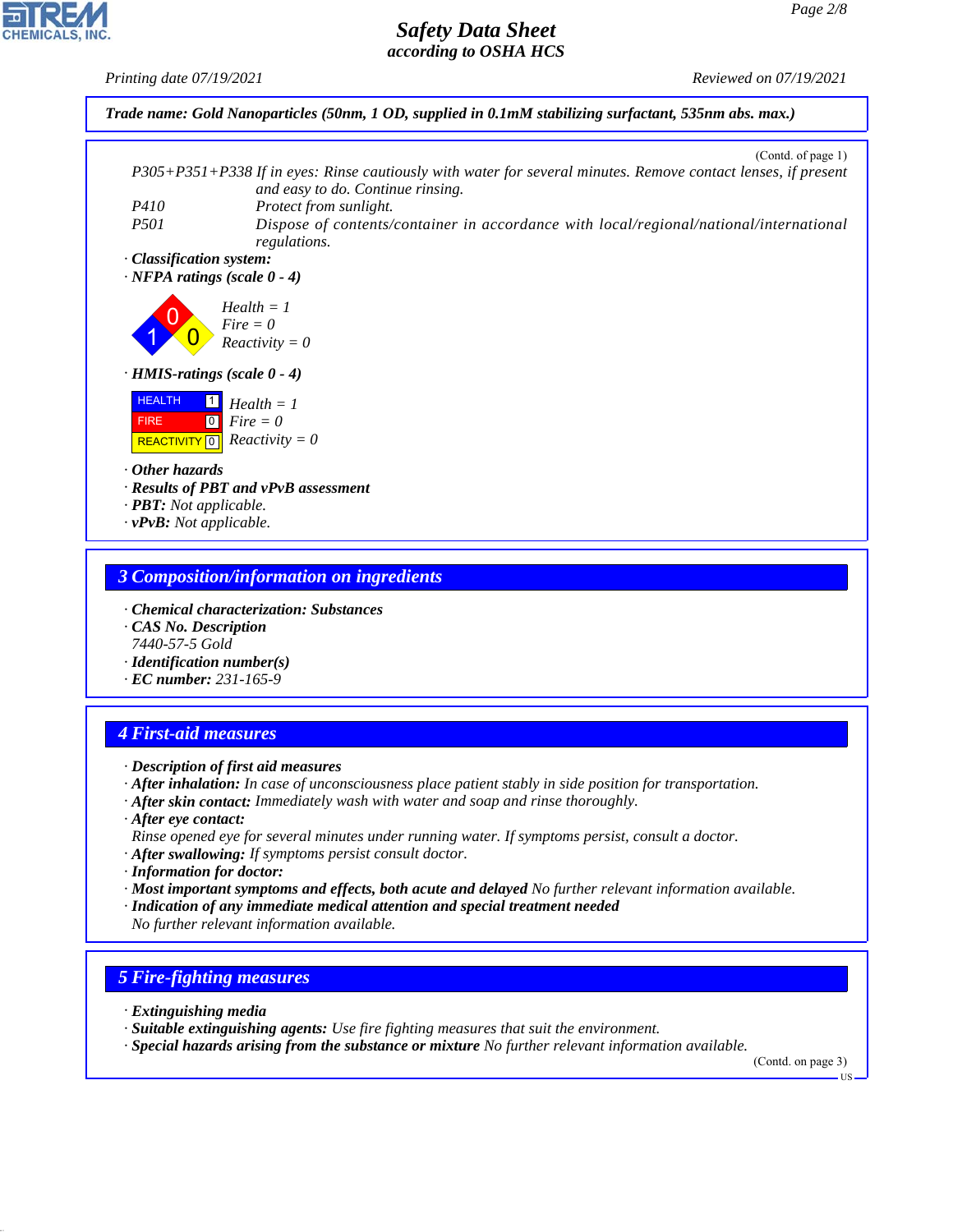(Contd. of page 2)

## *Safety Data Sheet according to OSHA HCS*

*Printing date 07/19/2021 Reviewed on 07/19/2021*

*Trade name: Gold Nanoparticles (50nm, 1 OD, supplied in 0.1mM stabilizing surfactant, 535nm abs. max.)*

- *· Advice for firefighters*
- *· Protective equipment: No special measures required.*

#### *6 Accidental release measures*

- *· Personal precautions, protective equipment and emergency procedures Not required.*
- *· Environmental precautions: No special measures required.*
- *· Methods and material for containment and cleaning up:*
- *Absorb with liquid-binding material (sand, diatomite, acid binders, universal binders, sawdust). Dispose contaminated material as waste according to item 13. Ensure adequate ventilation.*
- *· Reference to other sections*
- *See Section 7 for information on safe handling. See Section 8 for information on personal protection equipment. See Section 13 for disposal information.*
- *· Protective Action Criteria for Chemicals*

*· PAC-1:*

*0.46 mg/m3*

*· PAC-2:*

*· PAC-3:*

*30 mg/m3*

*5.1 mg/m3*

#### *7 Handling and storage*

*· Handling:*

- *· Precautions for safe handling No special precautions are necessary if used correctly.*
- *· Information about protection against explosions and fires: No special measures required.*
- *· Conditions for safe storage, including any incompatibilities*
- *· Storage:*
- *Keep cool.*
- *Protect from sunlight.*
- *· Requirements to be met by storerooms and receptacles: No special requirements.*
- *· Information about storage in one common storage facility: Not required.*
- *· Further information about storage conditions: Keep receptacle tightly sealed.*
- *· Recommended storage temperature: Store at temperatures not exceeding 4 °C. Keep cool.*
- *· Specific end use(s) No further relevant information available.*

#### *8 Exposure controls/personal protection*

*· Additional information about design of technical systems: No further data; see item 7.*

*· Control parameters*

- *· Components with limit values that require monitoring at the workplace: Not required.*
- *· Additional information: The lists that were valid during the creation were used as basis.*

*· Exposure controls*

44.1.1

- *· Personal protective equipment:*
- *· General protective and hygienic measures: Keep away from foodstuffs, beverages and feed.*

(Contd. on page 4)

US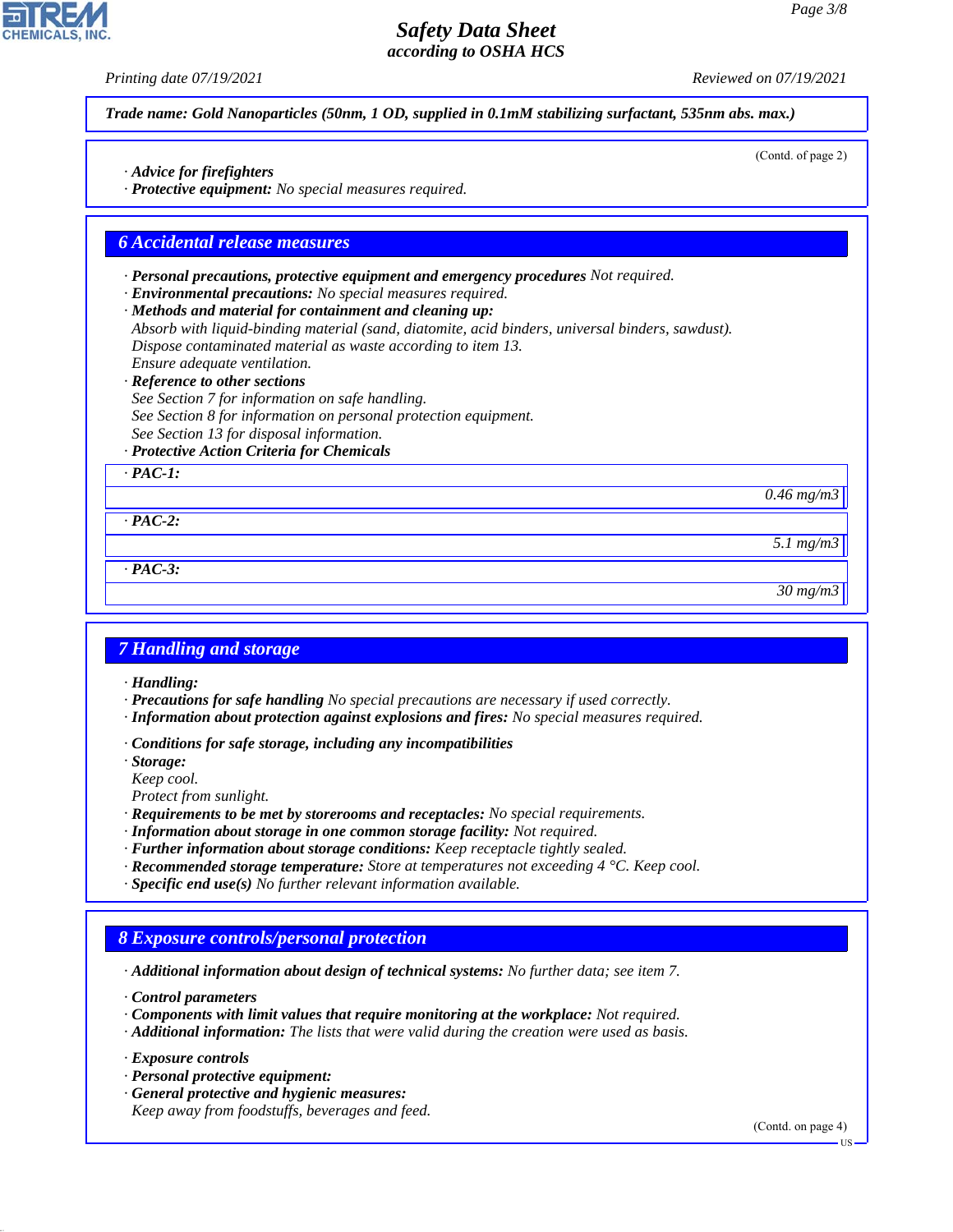*Printing date 07/19/2021 Reviewed on 07/19/2021*

*Trade name: Gold Nanoparticles (50nm, 1 OD, supplied in 0.1mM stabilizing surfactant, 535nm abs. max.)*

|                                                                                                              | (Contd. of page 3)                                                                                                  |
|--------------------------------------------------------------------------------------------------------------|---------------------------------------------------------------------------------------------------------------------|
| Immediately remove all soiled and contaminated clothing.<br>Wash hands before breaks and at the end of work. |                                                                                                                     |
| Avoid contact with the eyes and skin.                                                                        |                                                                                                                     |
|                                                                                                              | <b>Breathing equipment:</b> A NIOSH approved respirator in accordance with 29 CFR 1910.134.                         |
| · Protection of hands:                                                                                       |                                                                                                                     |
|                                                                                                              |                                                                                                                     |
| Protective gloves                                                                                            |                                                                                                                     |
|                                                                                                              |                                                                                                                     |
|                                                                                                              | The glove material has to be impermeable and resistant to the product/the substance/the preparation.                |
|                                                                                                              | Due to missing tests no recommendation to the glove material can be given for the product/ the preparation/ the     |
| chemical mixture.                                                                                            |                                                                                                                     |
|                                                                                                              | Selection of the glove material on consideration of the penetration times, rates of diffusion and the degradation   |
| · Material of gloves                                                                                         | The selection of the suitable gloves does not only depend on the material, but also on further marks of quality and |
| varies from manufacturer to manufacturer.                                                                    |                                                                                                                     |
| · Penetration time of glove material                                                                         |                                                                                                                     |
|                                                                                                              | The exact break through time has to be found out by the manufacturer of the protective gloves and has to be         |
| observed.<br>$\cdot$ Eye protection:                                                                         |                                                                                                                     |
|                                                                                                              |                                                                                                                     |
|                                                                                                              |                                                                                                                     |
| Tightly sealed goggles                                                                                       |                                                                                                                     |
|                                                                                                              |                                                                                                                     |
|                                                                                                              |                                                                                                                     |
| <b>9 Physical and chemical properties</b>                                                                    |                                                                                                                     |
|                                                                                                              |                                                                                                                     |
| · Information on basic physical and chemical properties<br><b>General Information</b>                        |                                                                                                                     |
| $\cdot$ Appearance:                                                                                          |                                                                                                                     |
| Form:                                                                                                        | Liquid                                                                                                              |
| Color:<br>$\cdot$ Odor:                                                                                      | Pink                                                                                                                |
| · Odor threshold:                                                                                            | <b>Odorless</b><br>Not determined.                                                                                  |
|                                                                                                              |                                                                                                                     |
| $\cdot$ pH-value:                                                                                            | Not determined.                                                                                                     |
| · Change in condition                                                                                        |                                                                                                                     |
| <b>Melting point/Melting range:</b>                                                                          |                                                                                                                     |
|                                                                                                              | 1.064 °C (34 °F)                                                                                                    |
| <b>Boiling point/Boiling range:</b>                                                                          | 2.067 °C (36 °F)                                                                                                    |
| · Flash point:                                                                                               | Not applicable.                                                                                                     |
| · Flammability (solid, gaseous):                                                                             | Not determined.                                                                                                     |
| · Ignition temperature:                                                                                      |                                                                                                                     |
| <b>Decomposition temperature:</b>                                                                            | Not determined.                                                                                                     |
| · Auto igniting:                                                                                             | Not determined.                                                                                                     |
| · Danger of explosion:                                                                                       | Product does not present an explosion hazard.                                                                       |
| · Explosion limits:                                                                                          |                                                                                                                     |
| Lower:                                                                                                       | Not determined.                                                                                                     |
|                                                                                                              | (Contd. on page 5)                                                                                                  |



44.1.1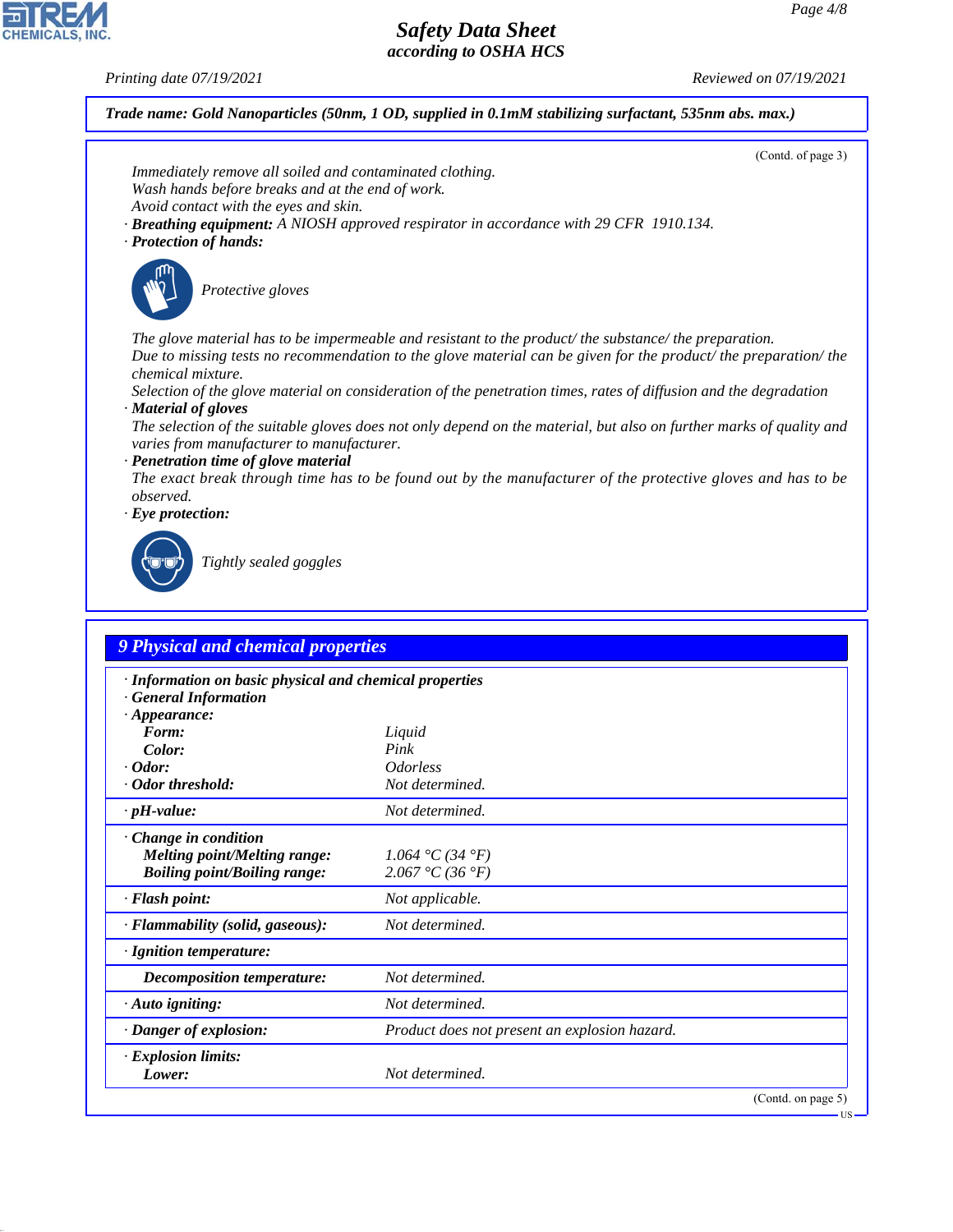*Printing date 07/19/2021 Reviewed on 07/19/2021*

*Trade name: Gold Nanoparticles (50nm, 1 OD, supplied in 0.1mM stabilizing surfactant, 535nm abs. max.)*

|                                                            |                                             | (Contd. of page 4) |
|------------------------------------------------------------|---------------------------------------------|--------------------|
| <b>Upper:</b>                                              | Not determined.                             |                    |
| · Vapor pressure:                                          | Not determined.                             |                    |
| $\cdot$ Density at 20 $\cdot$ C (68 $\cdot$ F):            | $19.3$ g/cm <sup>3</sup> (161.0585 lbs/gal) |                    |
| $\cdot$ Relative density                                   | Not determined.                             |                    |
| · Vapor density                                            | Not determined.                             |                    |
| $\cdot$ Evaporation rate                                   | Not determined.                             |                    |
| · Solubility in / Miscibility with                         |                                             |                    |
| Water:                                                     | Not miscible or difficult to mix.           |                    |
| · Partition coefficient (n-octanol/water): Not determined. |                                             |                    |
| $\cdot$ Viscosity:                                         |                                             |                    |
| Dynamic:                                                   | Not determined.                             |                    |
| Kinematic:                                                 | Not determined.                             |                    |
| · Solvent content:                                         |                                             |                    |
| Organic solvents:                                          | $0.0\%$                                     |                    |
| <b>VOC</b> content:                                        | 0.0 g/l / 0.00 lb/gl                        |                    |
| $\cdot$ Other information                                  | No further relevant information available.  |                    |

## *10 Stability and reactivity*

*· Reactivity No further relevant information available.*

- *· Chemical stability*
- *· Thermal decomposition / conditions to be avoided: No decomposition if used according to specifications.*
- *· Possibility of hazardous reactions No dangerous reactions known.*
- *· Conditions to avoid No further relevant information available.*
- *· Incompatible materials: No further relevant information available.*
- *· Hazardous decomposition products: No dangerous decomposition products known.*

# *11 Toxicological information*

- *· Information on toxicological effects*
- *· Acute toxicity:*
- *· Primary irritant effect:*
- *· on the skin: Irritant to skin and mucous membranes.*
- *· on the eye: Irritating effect.*
- *· Sensitization: No sensitizing effects known.*
- *· Additional toxicological information:*

## *· Carcinogenic categories*

*· IARC (International Agency for Research on Cancer)*

*Substance is not listed.*

#### *· NTP (National Toxicology Program)*

*Substance is not listed.*

#### *· OSHA-Ca (Occupational Safety & Health Administration)*

*Substance is not listed.*

44.1.1

(Contd. on page 6)

US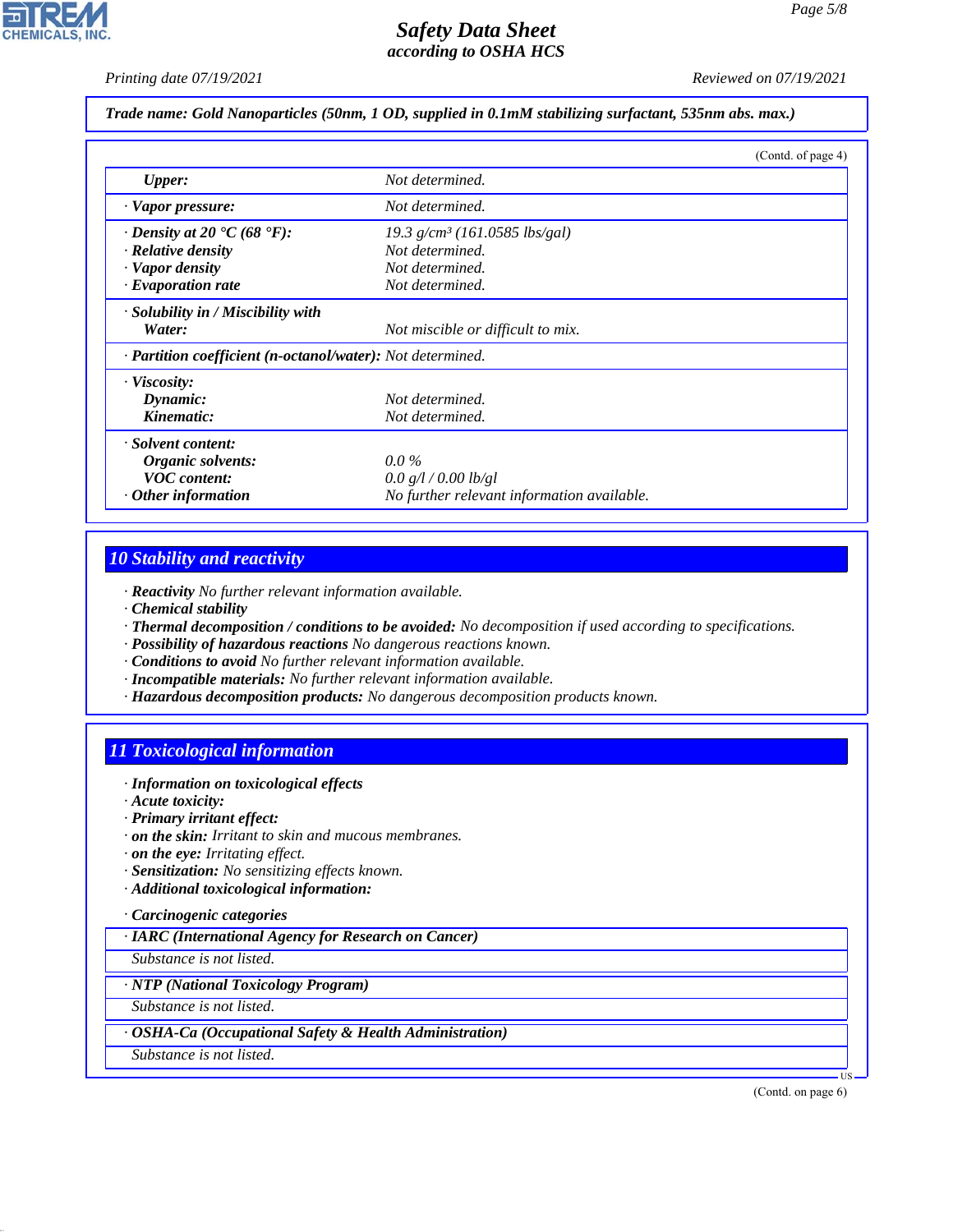*Printing date 07/19/2021 Reviewed on 07/19/2021*

**CHEMICALS, INC** 

*Trade name: Gold Nanoparticles (50nm, 1 OD, supplied in 0.1mM stabilizing surfactant, 535nm abs. max.)*

(Contd. of page 5)

#### *12 Ecological information*

- *· Toxicity*
- *· Aquatic toxicity: No further relevant information available.*
- *· Persistence and degradability No further relevant information available.*
- *· Behavior in environmental systems:*
- *· Bioaccumulative potential No further relevant information available.*
- *· Mobility in soil No further relevant information available.*
- *· Additional ecological information:*
- *· General notes: Not known to be hazardous to water.*
- *· Results of PBT and vPvB assessment*
- *· PBT: Not applicable.*
- *· vPvB: Not applicable.*
- *· Other adverse effects No further relevant information available.*

#### *13 Disposal considerations*

*· Waste treatment methods*

*· Recommendation:*

44.1.1

*Must not be disposed of together with household garbage. Do not allow product to reach sewage system.*

- *· Uncleaned packagings:*
- *· Recommendation: Disposal must be made according to official regulations.*

| <b>14 Transport information</b>                                                           |                 |
|-------------------------------------------------------------------------------------------|-----------------|
| $\cdot$ UN-Number<br>· DOT, ADN, IMDG, IATA                                               | not regulated   |
| $\cdot$ UN proper shipping name<br>· DOT, ADN, IMDG, IATA                                 | not regulated   |
| $\cdot$ Transport hazard class(es)                                                        |                 |
| · DOT, ADN, IMDG, IATA<br>$\cdot Class$                                                   | not regulated   |
| · Packing group<br>· DOT, IMDG, IATA                                                      | not regulated   |
| · Environmental hazards:<br>$\cdot$ Marine pollutant:                                     | No              |
| $\cdot$ Special precautions for user                                                      | Not applicable. |
| $\cdot$ Transport in bulk according to Annex II of<br><b>MARPOL73/78 and the IBC Code</b> | Not applicable. |
| · UN "Model Regulation":                                                                  | not regulated   |

(Contd. on page 7)

US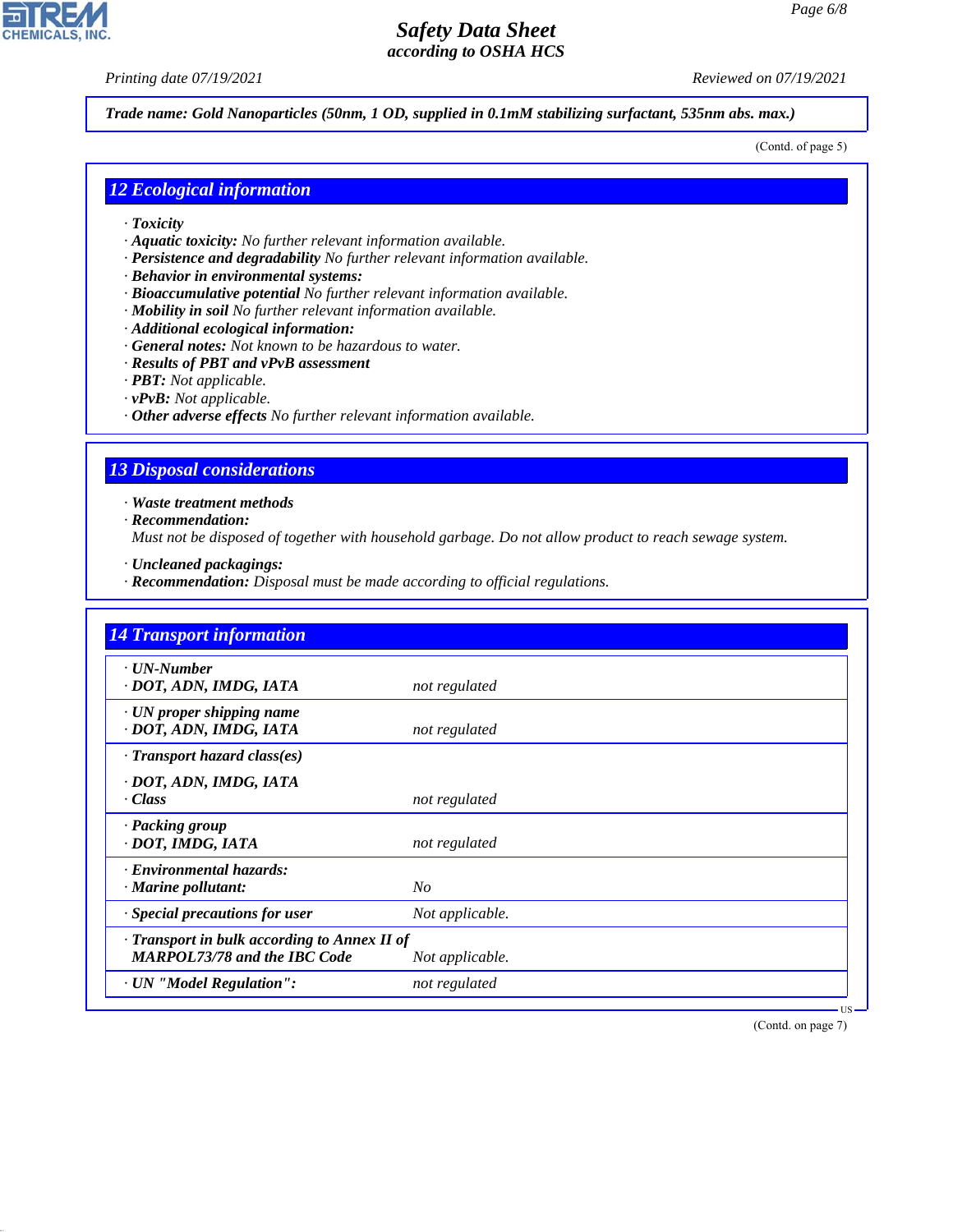*Printing date 07/19/2021 Reviewed on 07/19/2021*

**CHEMICALS, INC** 

*Trade name: Gold Nanoparticles (50nm, 1 OD, supplied in 0.1mM stabilizing surfactant, 535nm abs. max.)*

(Contd. of page 6)

#### *15 Regulatory information*

*· Safety, health and environmental regulations/legislation specific for the substance or mixture · Sara*

*· Section 355 (extremely hazardous substances):*

*Substance is not listed.*

*· Section 313 (Specific toxic chemical listings):*

*Substance is not listed.*

*· TSCA (Toxic Substances Control Act):*

*Substance is listed.*

*· Proposition 65*

*· Chemicals known to cause cancer:*

*Substance is not listed.*

*· Chemicals known to cause reproductive toxicity for females:*

*Substance is not listed.*

*· Chemicals known to cause reproductive toxicity for males:*

*Substance is not listed.*

*· Chemicals known to cause developmental toxicity:*

*Substance is not listed.*

*· Carcinogenic categories*

*· EPA (Environmental Protection Agency)*

*Substance is not listed.*

*· TLV (Threshold Limit Value established by ACGIH)*

*Substance is not listed.*

*· NIOSH-Ca (National Institute for Occupational Safety and Health)*

*Substance is not listed.*

*· GHS label elements*

*The substance is classified and labeled according to the Globally Harmonized System (GHS). · Hazard pictograms*



44.1.1

*· Signal word Warning*

|                                     | · Hazard-determining components of labeling:                               |
|-------------------------------------|----------------------------------------------------------------------------|
| Gold                                |                                                                            |
| · Hazard statements                 |                                                                            |
| H315 Causes skin irritation.        |                                                                            |
| H319 Causes serious eye irritation. |                                                                            |
|                                     | H335 May cause respiratory irritation.                                     |
| · Precautionary statements          |                                                                            |
| P <sub>235</sub>                    | Keep cool.                                                                 |
| P <sub>262</sub>                    | Do not get in eyes, on skin, or on clothing.                               |
| P280                                | Wear protective gloves/protective clothing/eye protection/face protection. |

(Contd. on page 8)

US